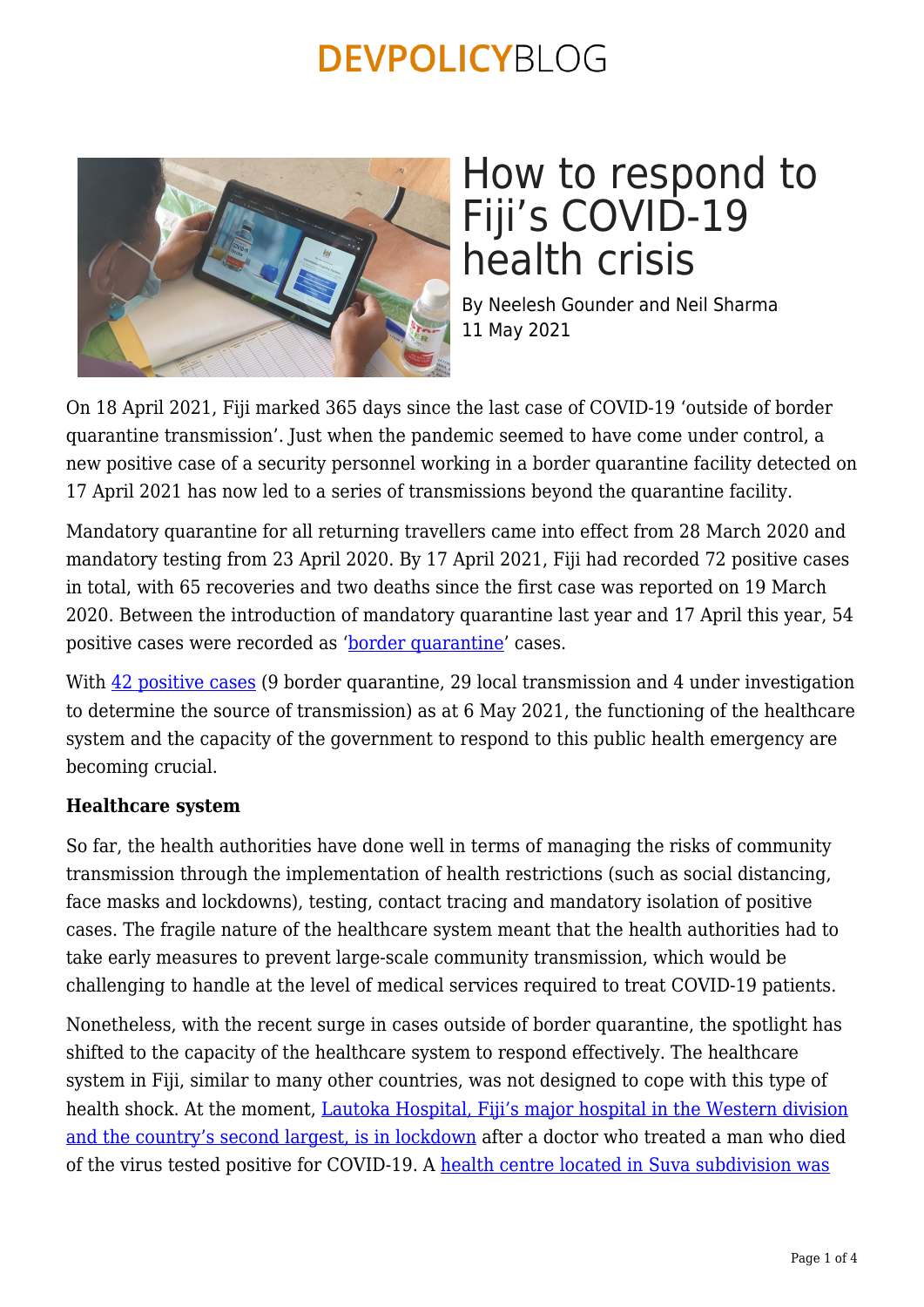[also temporarily closed](http://www.health.gov.fj/ps-health-press-statement-06-05-2021/) after a positive case was detected in a health worker.

Fiji's healthcare system with a [health expenditure to GDP ratio of 2.8% \(2019-2020\) and a](http://www.parliament.gov.fj/wp-content/uploads/2019/06/2019-2020-budget-estimates.pdf) [health expenditure to total government expenditure ratio of 9.1% \(2019-2020\)](http://www.parliament.gov.fj/wp-content/uploads/2019/06/2019-2020-budget-estimates.pdf), stands at a cliff edge. Moreover, with a reduced budgetary allocation in the 2019-2020 fiscal year compared to 2018-2019, clinical services have been affected with shortfalls in technology and equipment devoid of regular maintenance and upgrade. If the continued focus of COVID-19 containment intensifies and the pandemic's worst-case scenario unfolds, remaining services will be severely impacted.

### **Dealing with the crisis**

In dealing with the crisis and moving forward, continuation of suppression strategies is crucial. But additional measures will be needed:

- **Integrate emergency response:** a catastrophic freefall can be prevented if a multipronged bipartisan 'all of society' approach is substituted for the 'command and order' governance structure and the health system's daily 'knee-jerk' responses. In addition, public awareness of COVID-19 restrictions must spread to the grassroots population through improvements in communication channels.
- **Raise manpower:** mobilise and upskill an additional workforce of nurses, paramedics, ambulance drivers and retired medical personnel in areas of public health containment. Methods to 'gown up' in Personnel Protection Equipment (PPE) are essential for a worst-case scenario. In this regard, there is a need to explore the possibility of engaging Fiji's 160 private sector health practitioners into service delivery. This is a challenging time and some nurses and doctors have been in isolation for weeks. Thus, frontline workers need to be rewarded appropriately (such as through risk allowances) to keep them motivated.
- **Audit all health facilities:** activate the National Clinical Services Network to undertake urgent inhouse audits in the supply chain of pharmaceuticals, consumables and hospital equipment including oxygen supplies from suppliers, biomedical technologists and other health personnel. Functional ambulance services also need a priority audit and rectification. Divisional medical teams should audit subdivisional hospitals, health centres and nursing stations using a similar format. Hospital water supplies, generators and patients' facilities and amenities should be assessed and alternatives such as field health facilities set up in the event of further lockdowns, as has happened in Lautoka.
- **Stock coordination:** decentralising PPE stock, pharmaceuticals, consumables, linen stock and intensive care equipment (ventilators/oxygen concentrator) out of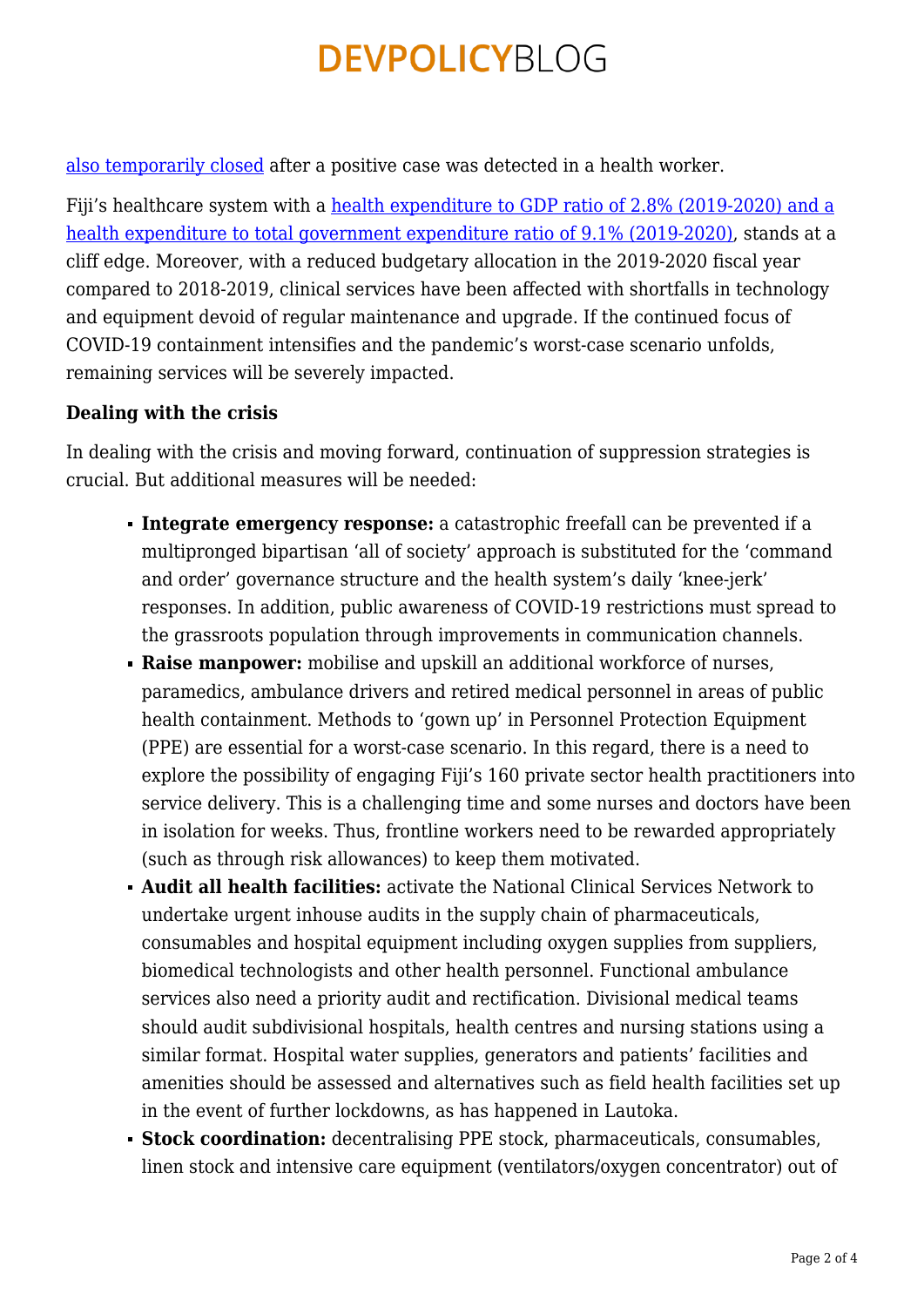the Fiji Pharmaceutical & Biomedical Services Centre (Vatuwaqa) to regional warehouse facilities will be important for logistics operations. Earmark and block alternative locations for the set-up of field hospitals (at short notice, using security forces) keeping in mind the urban poor (especially those in informal settlements). Seek support from the World Health Organization and other partners to establish comprehensive public health surveillance data. Surveillance activities can be supported by people working at the grassroots level such as community health workers and village headman.

**Emergency food provision:** containments and lockdowns have led to a reduction or loss of income due to reduced hours. Inability to travel to work and loss of jobs have reduced households' access to healthy diets. To support affected workers and households, the government must tap into intergovernmental cooperation with social welfare and poverty alleviation programs establishing food banks as a food security measure. In this regard, the government can also partner with civil society organisations (CSOs) to harness their knowledge and network base to reach households in need. Some CSOs have already been working to support vulnerable households since the pandemic's initial impact. The private food manufacturing sector may additionally provide expertise and support in the short-term food supply chain. The government has already implemented a [scheme](https://www.fijitimes.com/sayed-khaiyum-provides-clarity-on-grocery-scheme/) to provide F\$90 to households towards grocery purchases in containment areas in Nadi and Lautoka. Such schemes will need to continue as long as the containment areas are in place or lockdown remains. However, with an allocation of F\$5 million, this will cover just over 55,000 households. Moreover, the aim of these schemes should be about quick disbursement, and adding unnecessary eligibility conditions will only delay the pace at which households in need are able to access food.

Fiji needs to be prepared, and it needs to act quickly. Time is of the essence.

*The latest information on the COVID-19 situation in Fiji is available [here.](http://www.health.gov.fj/covid-19-updates/)* 

#### **About the author/s**

#### **Neelesh Gounder**

Neelesh Gounder is Senior Lecturer in economics and Deputy Head of School (Research), School of Accounting Finance and Economics at the University of the South Pacific, Suva. He is also a Centre Associate with the Development Policy Centre.

#### **Neil Sharma**

Dr Neil Sharma is a medical practitioner based in Suva and former Minister of Health